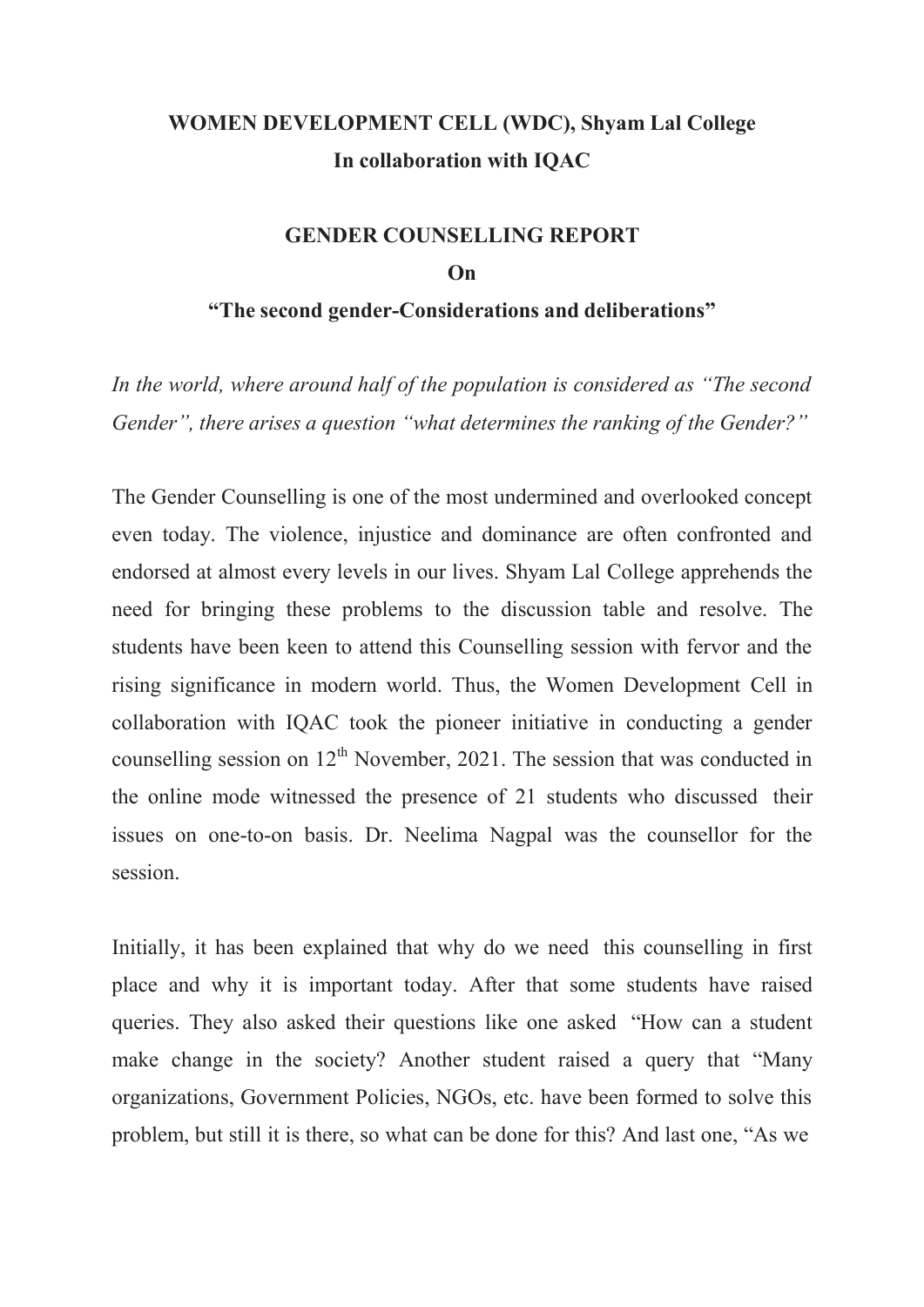know, it inculcates a disequilibrium in a woman's work life and at times, it disturbs a woman psyche to its core. What should a women do at that time?

After that the Counsellor expressed an appreciation that now these issues are being raised at many forums and also came up with his suggestions. She said that first of all, we have to start working from micro level. This means we have to start from our home and society first. We should not miss an opportunity to empower a woman. The woman needs to promote education and selfdependency. Subsequently, we may extend awareness.

It was addressed that no government/NGO can ever ensure a cent percent remedy. This is a perception based concern which can only be taken care gradually when we all do our bit. So we can do that by promoting to raise our voice at the first stage and provide 100% education to children.

Responding to the last question that about work life and at times depression situations, because women are not liberated in many corners of the society. This happens when the women turn to be "an agent of patriarchy". An empowered woman needs to empower more women instead of imposing patriarchy on others.

Some suggestions have been offered by the counsellor are: He said that one of the prima-facie reasons of gender inequality is lack of education. Even today , in some families , girls are less educated, if any family promotes to educate to their girls, then they do not let her pursue a career of her choice. It is a social problem which causes unfair treatment in society. This is visible in different societies in differing quantum . Education is fundamental right which should not be restricted to a certain gender only. Increase in female education improves human development outcomes too. Gender inequality is also evident at work places . The most enforcing cause of gender inequality would be stereotype . Despite the fact that "Most of the University/School toppers are girls every year", why can't we accept more women at Top-Level Management, as Head of the family, as Political leaders. Where do these meritorious students go, 10 or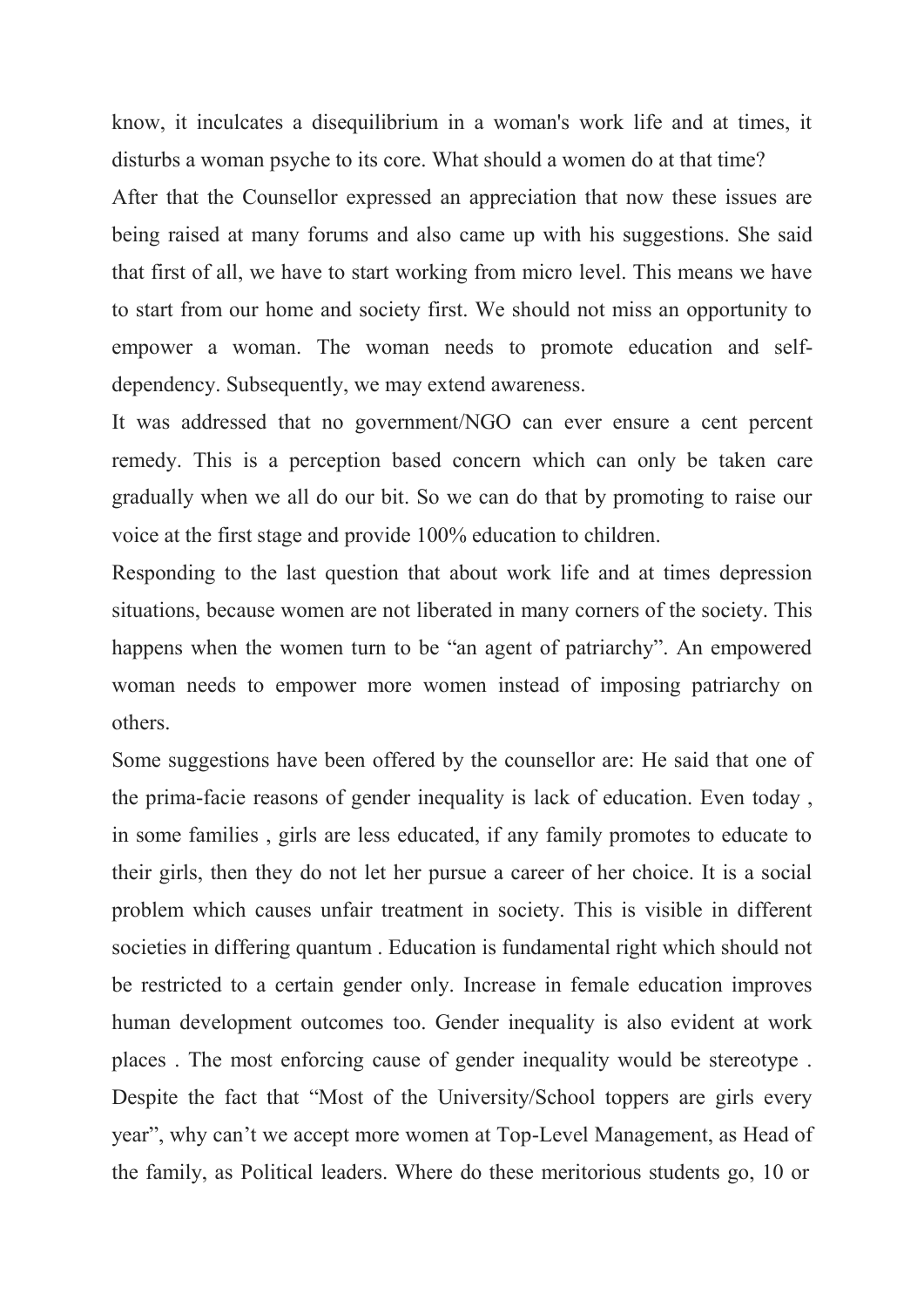20 years hence? Typically, women are primarily thought of as house wife to stay at home and take care of children. Even if a woman attempts to pursue a career, she is expected to give her salary to the male members of the family in many cases. Women are being educated now and more of responsibility sharing needs to be observed for an era of equality.

Despite the fact that the volumes of these issues have gone down, it still exists and make a lot of people suffer its consequences every day. However, with education and progressive perceptions, there are also reasons to believe that in future, gender inequality would be curtailed further.